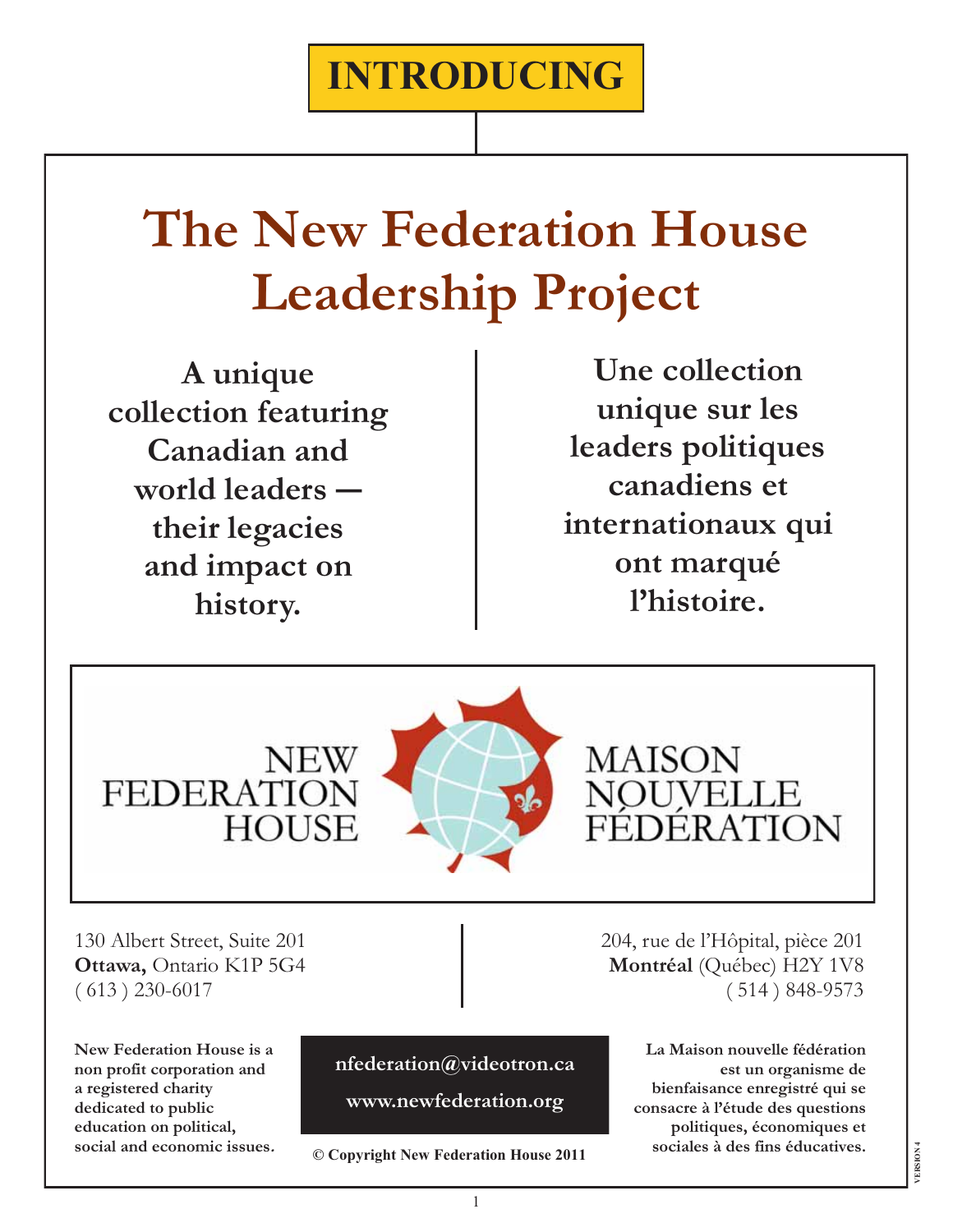## **The Prime Ministers of Canada Les Premiers Ministres du Canada**

### **From John A Macdonald to Stephen Harper**

The first in a series of books on Canadian political leaders, *The Prime Ministers of Canada* and *Les Premiers Ministres du Canada*, were published in 2002 and have sold over 10,000 copies across the country. A third edition has now been published in 2011. These hundred-page books feature original essays by Canada's leading historians illustrated with exceptional archival images. These texts provide a rare insight into the lives and motivations of the country's leaders. These works serve as models for subsequent titles in the series.



### **De John A Macdonald à Stephen Harper**

Premiers d'une série d'ouvrages sur les leaders politiques canadiens édités en français et en anglais par la Maison nouvelle fédération, *Les Premiers Ministres du Canada* et *The Prime Ministers of Canada* ont été publiés en 2002 et vendus à plus de 10 000 exemplaires. Une troisième édition vient tout juste de paraître en 2011. Ces ouvrages, d'une centaine de pages chacun, contiennent des biographies inédites rédigées par des historiens renommés et de splendides illustrations d'archive. Ils posent un éclairage nouveau sur la vie et les raisons qui ont motivé ces premiers ministres à entrer en politique. Ces œuvres serviront de modèle pour les autres livres de cette série.

**Maintenant disponible**

### **Now available**

### **Native Leaders of Canada**

This collection of original biographies, published in English and French, profiles Canadian aboriginal leaders whose accomplishments made possible the survival of their people and culture in the modern era. Written by some of Canada's most experienced native writers, journalists, and specialists in Native Studies, these books are superbly illustrated with archival and contemporary photographs. These unique volumes provide rare insights into the extraordinary and sometimes tragic stories of Native leaders since Confederation. A panel of distinguished Native Advisors guided the publication of this original work, which is accompanied by a web site which profiles many more outstanding leaders.



## **Les Chefs Autochtones du Canada**

Publiés respectivement en anglais et en français, ces ouvrages constituent un recueil inédit de biographies des leaders autochtones canadiens dont les réalisations permirent à leurs peuples et leurs cultures de survivre dans l'ère moderne. Rédigés par des spécialistes de la question autochtone, ces ouvrages sont magnifiquement illustrés de photographies d'archive et contemporaines. Ils constituent une œuvre unique qui raconte l'histoire extraordinaire et parfois tragique des chefs autochtones depuis les débuts de la Confédération canadienne à nos jours. Un panel d'émérites conseillers autochtones a guidé ce projet qui est également accompagné d'un guide pour enseignant et d'un site Web sur lequel figurent plusieurs autres biographies de chefs autochtones.

**Maintenant disponible**

**Now available**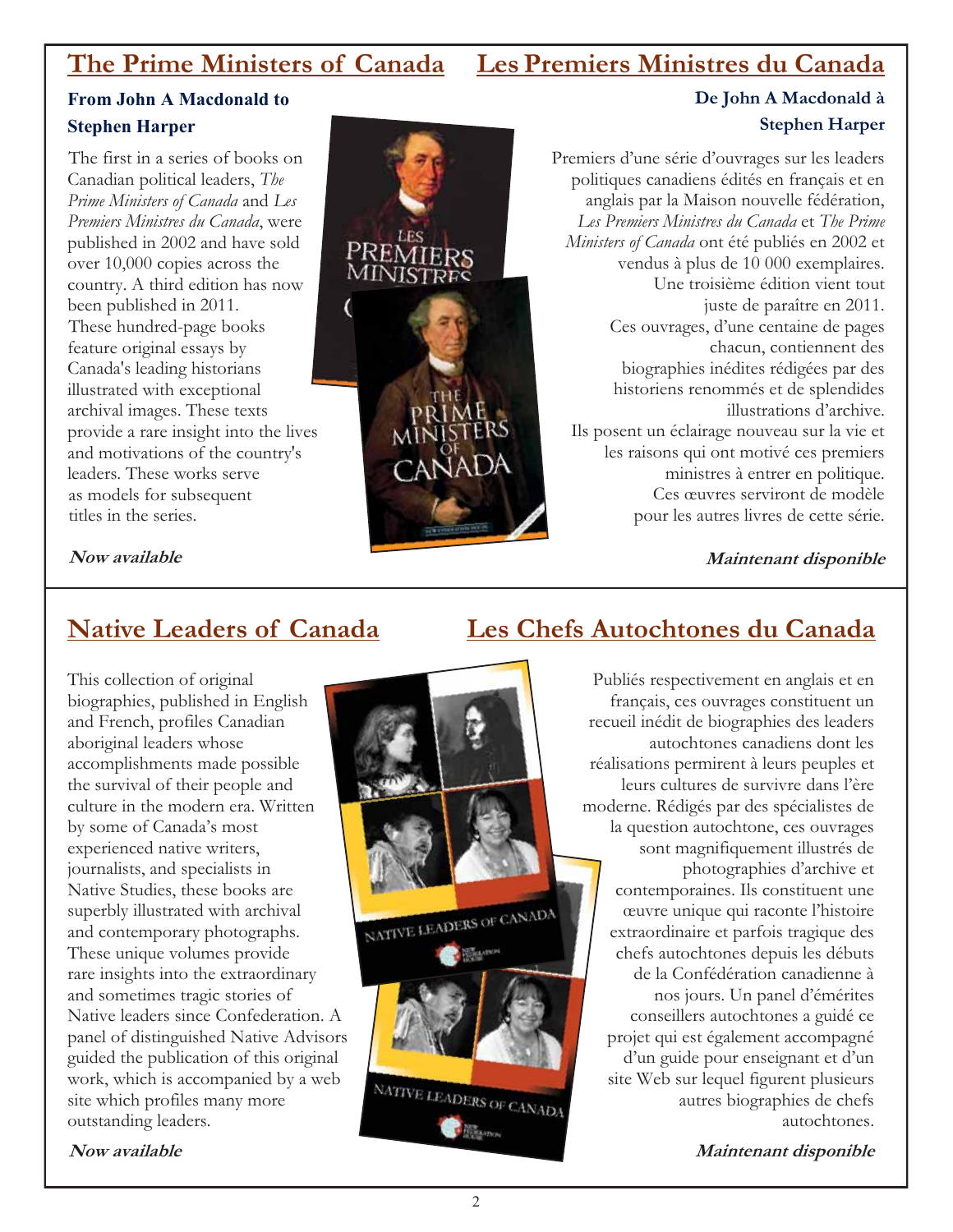## **The World's Great Political Leaders Beacons for Civilization**





*Anyone entrusted with power will abuse it if not also animated with the love of truth and virtue, no matter whether he be a prince or one of the people.* 

#### **Jean de La Fontaine**

Besieged on all sides, our planet craves an enlightened and fresh approach to leadership. History is rich with great leaders from several eras and many continents who have ignited the collective imagination.

It is paramount that the dynamic ideas and achievements of these great leaders be recorded and presented in a way to inspire current and future generations.

Too often great leaders have been associated with conquests and military might. Our objective is to offer an innovative perspective on what makes a truly great leader, while in the process encapsulating a great deal of the world's history.









A special committee of respected international experts will establish selection criteria and oversee the project.

Original biographies written by noted historians will be accompanied by relevant photographs and illustrations.

An interactive web site will feature additional profiles of leaders who left an indelible mark on society.

The World's Great Political Leaders should generate a lot of interest, discussion and analysis, as we enter an era of greater international involvement where past and current leaders are subject to more scrutiny and evaluation.

This volume will be published in English and French and may be translated into other languages as well.

## *under consideration*

**From antiquity to the present** 

*some prominent* 

*nominees* 

**Cleopatra Emperor Constantine The Prophet Mohammed Jeanne d'Arc Catherine the Great Simon Bolivar Abraham Lincoln Winston Churchill Franklin D. Roosevelt Charles de Gaulle Indira Gandhi Golda Meir The Dali Lama Lester B. Pearson Anwar Sadat John F. Kennedy Martin Luther King, Jr. Margaret Thatcher Mikhail Gorbachev Nelson Mandela Deng Xiaoping**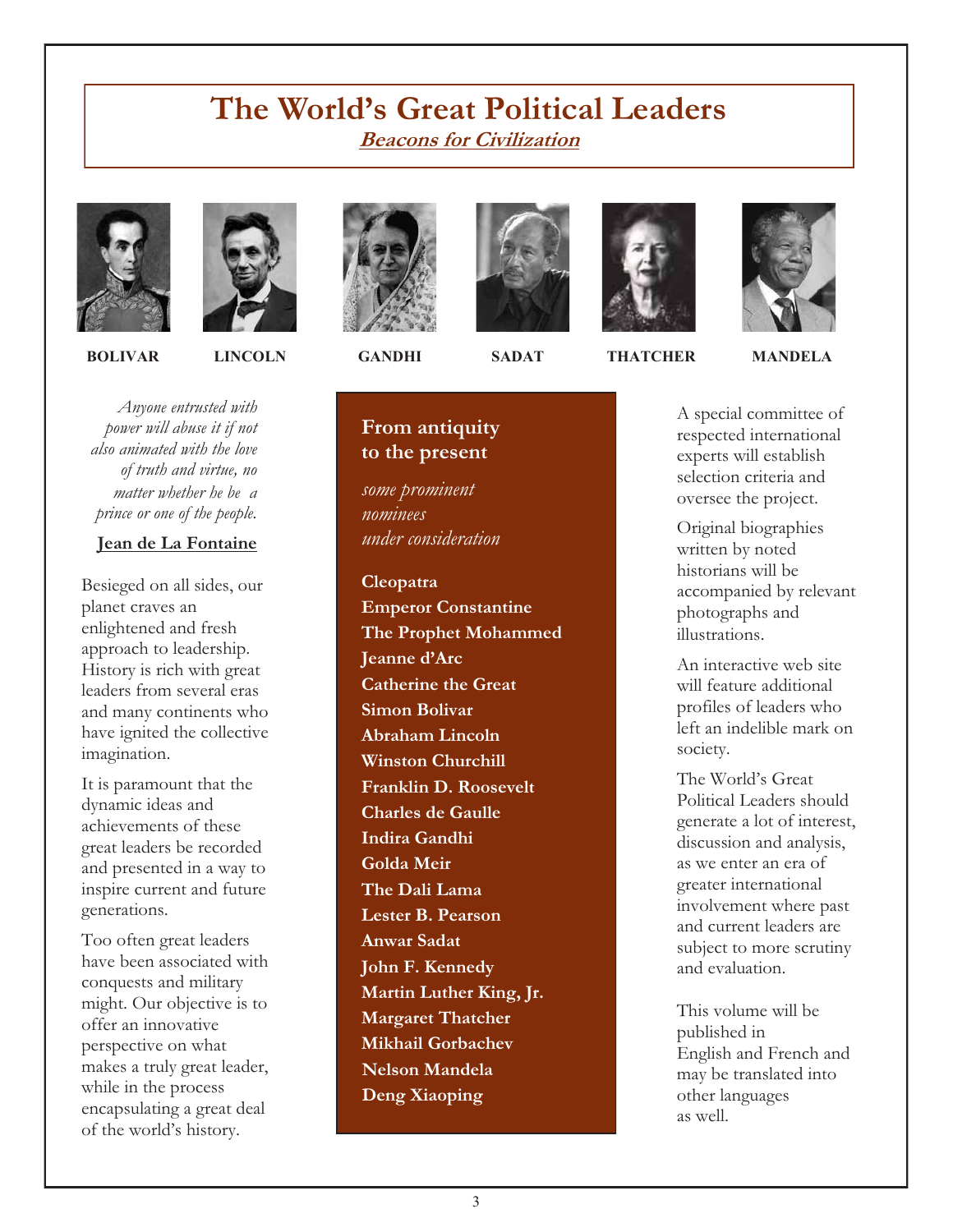## **The Governors General of Canada Les Gouverneurs généraux du Canada**



 **STANLEY GREY MASSEY LÉGER SAUVÉ JEAN** 







The Governor General is the Queen's representative in Canada.

Twenty-eight Governors General have served this country since Confederation. This tradition has a long history going back to the French regime and British colonial rule.

Because the Governor General's role today has been described as largely symbolic, critics and the media have often downplayed its influence. But individually the men and women holding this office have inspired generations of Canadians, built bridges across regional and cultural barriers, and made national unity a personal crusade. In the process they have nurtured our way of life and the values it represents.

This volume will capture the political and human dimension of the public lives of the Governors General, the challenges they faced, and their defining moments while in office.

**Viscount Monck Lord Lisgar Earl of Dufferin Duke of Argyll Marquess of Lansdowne Lord Stanley Earl of Aberdeen Earl of Minto Earl Grey Duke of Connaught Duke of Devonshire Lord Byng Viscount Willingdon Earl of Bessborough Lord Tweedsmuir Earl of Athlone Viscount Alexander Vincent Massey Georges P. Vanier Roland Michener Jules Léger Edward Schreyer Jeanne Sauvé Ramon John Hnatyshyn Roméo LeBlanc Adrienne Clarkson Michaëlle Jean David Johnston** 

Le gouverneur général est le représentant de la reine au Canada. Ils ont été vingt-huit à assumer cette responsabilité depuis les débuts de la Confédération. Cette tradition puise ses origines dans le Régime français et le système britannique.

En raison du caractère symbolique rattaché à cette fonction, certains médias et critiques politiques ont parfois minimisé l'influence exercée par les gouverneurs généraux. Pourtant, sur le plan individuel, ces hommes et ces femmes ont inspiré des générations de Canadiens par delà leurs différences régionales et culturelles. Ce faisant, ils ont fait de la promotion de l'unité canadienne une vocation personnelle, renforçant la cohésion nationale et les valeurs qui la sous-entendent.

Cet ouvrage examinera les aspects politiques et la dimension humaine de leurs vies publiques, les difficultés qu'ils ont dû surmonter ainsi que les moments phares de leurs mandats.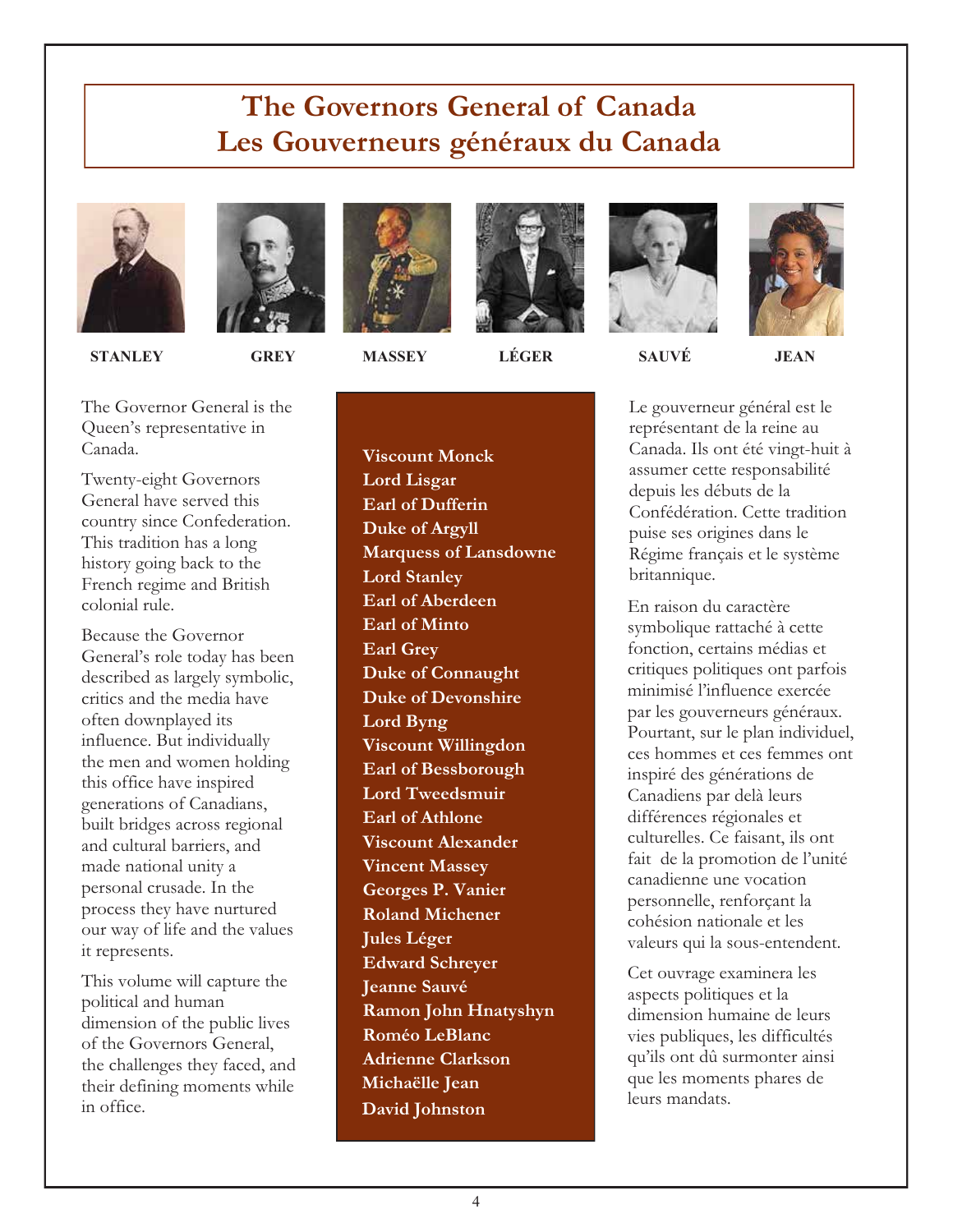## **The Chief Justices of the Supreme Court of Canada Leaders of Canada's Legal System**















Created in 1875, the Supreme Court of Canada became the court of last resort and a final arbiter of legal disputes when the government of Louis St-Laurent abolished the appeals to the Privy Council in London in 1949.

Since then the Supreme Court of Canada has shaped the country's political, social and economic landscape, especially since the advent of the Canadian Charter of Rights and Freedoms in 1982.

"The Charter has made Canada a better place" says Patrick Monahan, the dean of Osgoode Law School, "It's a fairer society. It's a society that treats individuals with greater concern and respect, and it's a society that provides for checks and balances on the exercise of political power."

 **RICHARDS STRONG ANGLIN TASCHEREAU LAMER LASKIN McLACHLIN** 

The Supreme court of Canada's rulings have often met with critical acclaim not only in Canada but also internationally.

Seventeen Chief Justices have presided over the court since Confederation, sixteen men and one woman. This volume on the Chief Justices of the Supreme Court will examine their lives and career paths, the challenges they faced, and some of the historic decisions rendered on major public issues.

Written by some of the most knowledgeable writers in the legal community, these biographies, interspersed with striking photos and illustrations, will be of interest to both jurists and the general public alike.

This volume will be published in English and French.

### **The Right Honourable Chief Justices**

**Sir William Buell Richards Sir William Johnstone Ritchie Sir Samuel Henry Strong Sir Henri-Elzéar Taschereau Sir Charles Fitzpatrick Sir Louis Henry Davies Francis Alexander Anglin Sir Lyman Poore Duff Thibaudeau Rinfret Patrick Kerwin Robert Taschereau John Robert Cartwright Joseph Honoré Gérald Fauteux Bora Laskin Robert George Brian Dickson Antonio Lamer Beverley McLachlin**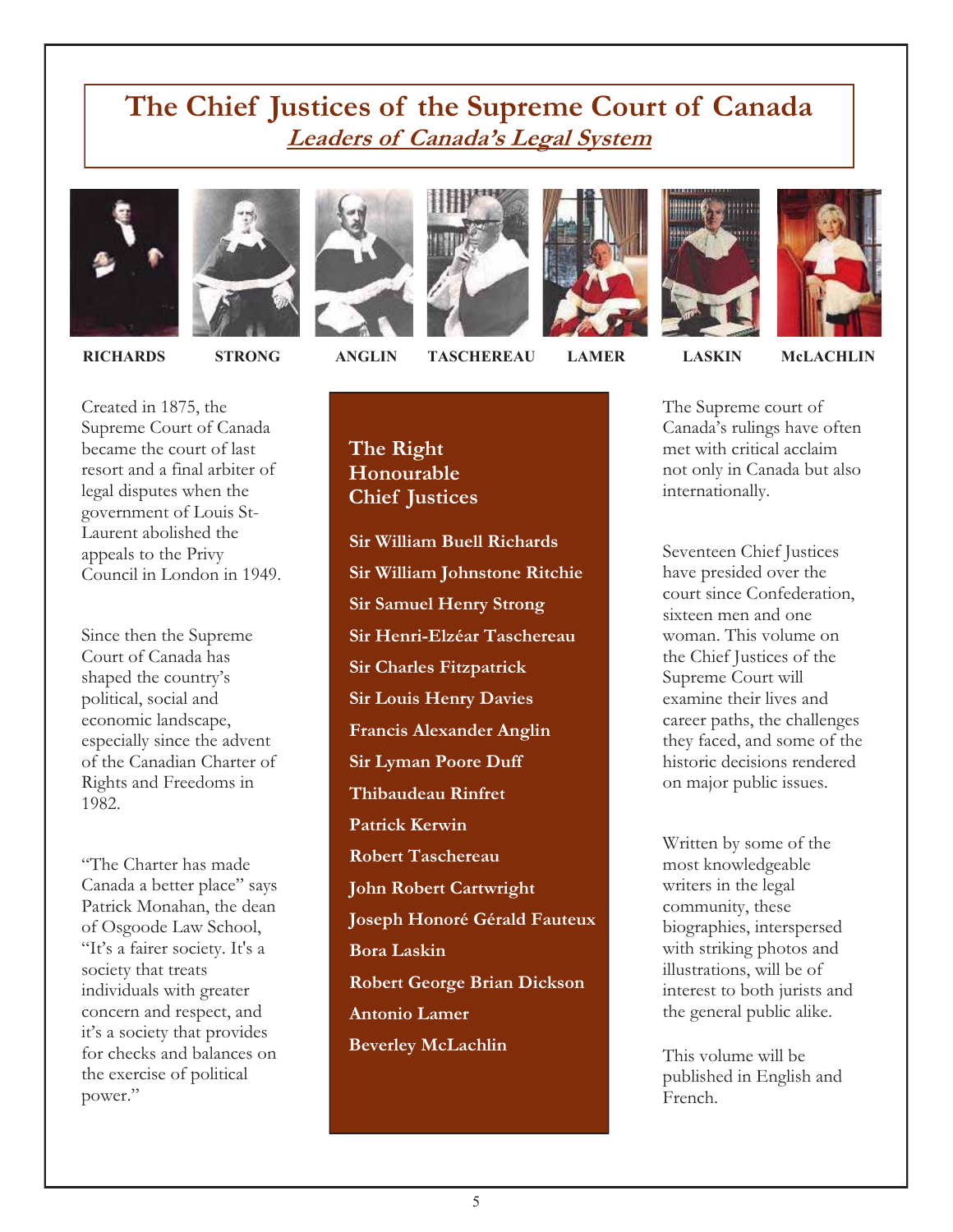## **Les Premiers Ministres du Québec**







On compte trente et un premiers ministres qui ont dirigé le Québec depuis les débuts de la Confédération, soit dix de plus qu'au gouvernement canadien.

Ces chefs de gouvernement ont dû relever de nombreux défis d'ordre culturels et économiques pour faire du Québec une société prospère en Amérique du Nord, tout en préservant sa langue et ses valeurs distinctes.

Aussi ont-ils écrit quelques-unes des plus belles pages de son histoire.



 **CHAUVEAU MERCIER TASCHEREAU DUPLESSIS LESAGE LÉVESQUE** 



**Pierre-Joseph-Olivier Chauveau Gédéon Ouimet Charles-Eugène Boucher de Boucherville Henri-Gustave Joly de Lotbinière Joseph-Adolphe Chapleau Joseph-Alfred Mousseau John Jones Ross Louis-Olivier Taillon Honoré Mercier Edmund James Flynn Félix-Gabriel Marchand Simon-Napoléon Parent Lomer Gouin Louis-Alexandre Taschereau Joseph-Adélard Godbout Maurice Le Noblet Duplessis Paul Sauvé Antonio Barrette Jean Lesage Daniel Johnson (père) Jean-Jacques Bertrand Robert Bourassa René Lévesque Pierre-Marc Johnson Daniel Johnson (fils) Jacques Parizeau Lucien Bouchard Bernard Landry Jean Charest** 

Reconnus maintenant comme nation, les Québécois ont fait des gains prodigieux depuis la Révolution tranquille, bien que de nombreuses réformes aient été déjà entreprises au cours des décennies précédentes.

Cet ouvrage relatera les actions politiques marquantes de ces premiers ministres, leurs réalisations et l'héritage qu'ils ont laissé.

Il sera composé de textes rédigés par d'imminents historiens ainsi que de photographies et d'illustrations idoines.

Son format sera identique à celui des ouvrages précédents, qui s'est révélé fort populaire auprès des étudiants, des professeurs, de la classe politique, des médias et du grand public.

Cet ouvrage qui sera publié en français, pourrait le cas échéant, être suivi d'une version anglaise.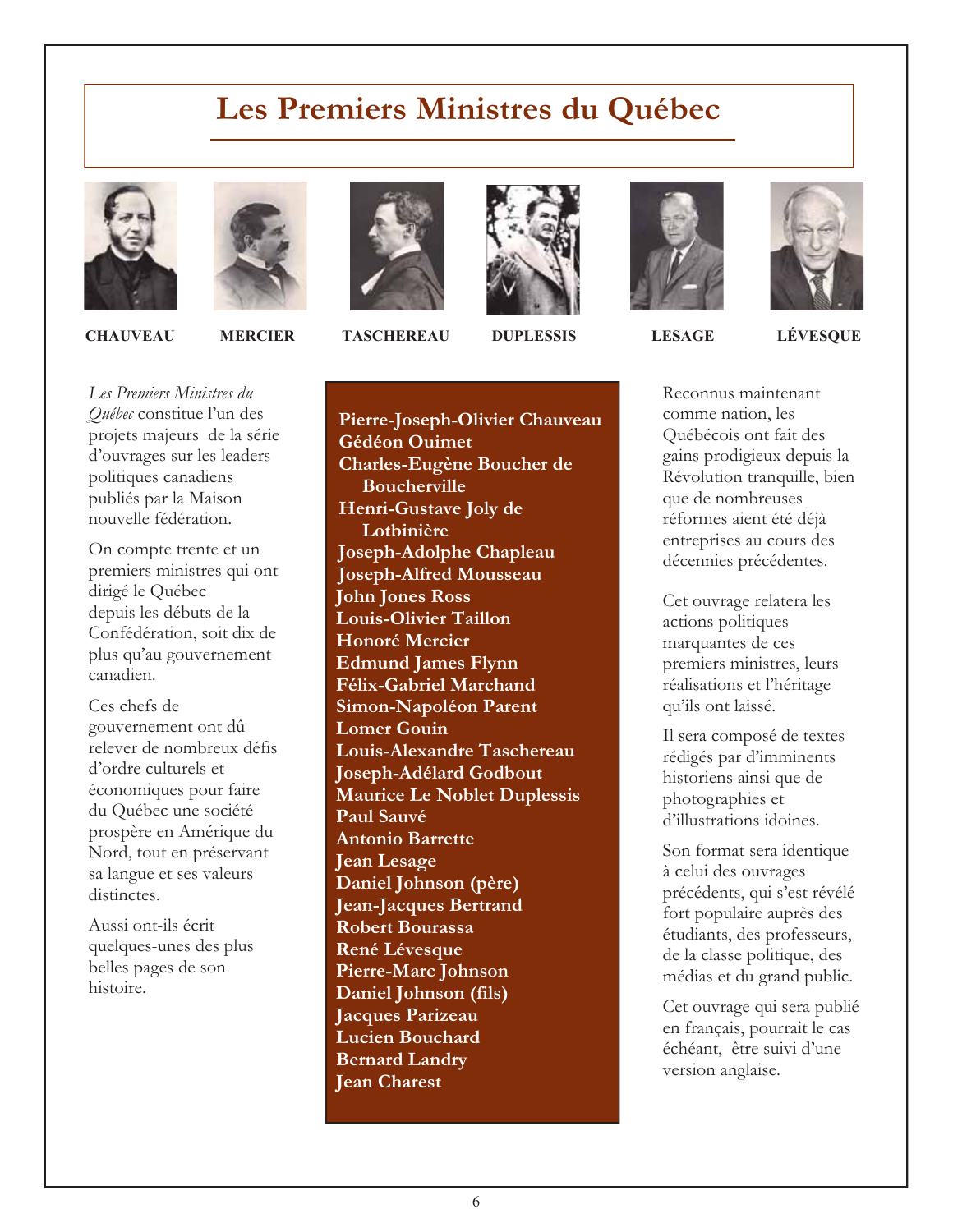## **The Premiers of Ontario**



 **MACDONALD MOWAT HEPBURN FROST DAVIS HARRIS** 

Since Confederation, only twenty-four Premiers have had the privilege of governing Ontario.

Under their tutelage, Ontario grew from a sleepy colonial outpost to an industrial powerhouse.

Their efforts resulted in the province becoming the cornerstone of Confederation, as well as a cultural hub for the nation.

Ontario's success as one of the most prosperous and tolerant multicultural societies on the planet made it a magnet for immigrants.

Yet, these achievements were not without challenges for its Premiers.

Ontario, also home to Canada's Great Lakes, is now facing new challenges as its Premiers tackle water conservation and other environmental issues.





**J. S. Macdonald Edward Blake Oliver Mowat Arthur Hardy George Ross Sir James Whitney Sir William Hearst Ernest C. Drury George Ferguson George Henry Mitchell Hepburn Gordon Conant Harry Nixon George Drew Thomas Kennedy Leslie Frost John Robarts William Davis Frank Miller David Peterson Bob Rae Mike Harris Ernie Eves Dalton McGuinty**



The book will explore the achievements, influence and legacy of these leaders for both Ontario and Canada.

New Federation House, a non-profit organization that specializes in educational and political issues founded in 1988, will consult with respected experts who will guide the project.

The biographies will be written by noted historians and be accompanied by relevant photographs and illustrations.

This book will be published in English initially and may be followed by a French version.

*This special series on leadership will also include volumes on the Premiers of Newfoundland, Nova Scotia, Prince Edward Island, New Brunswick, Manitoba, Saskatchewan, Alberta and British Columbia.* 

*These books will continue the successful format of The Prime Ministers of Canada which has enjoyed great success not only among students, academics, and politicians, but also the media, libraries and the general public.*